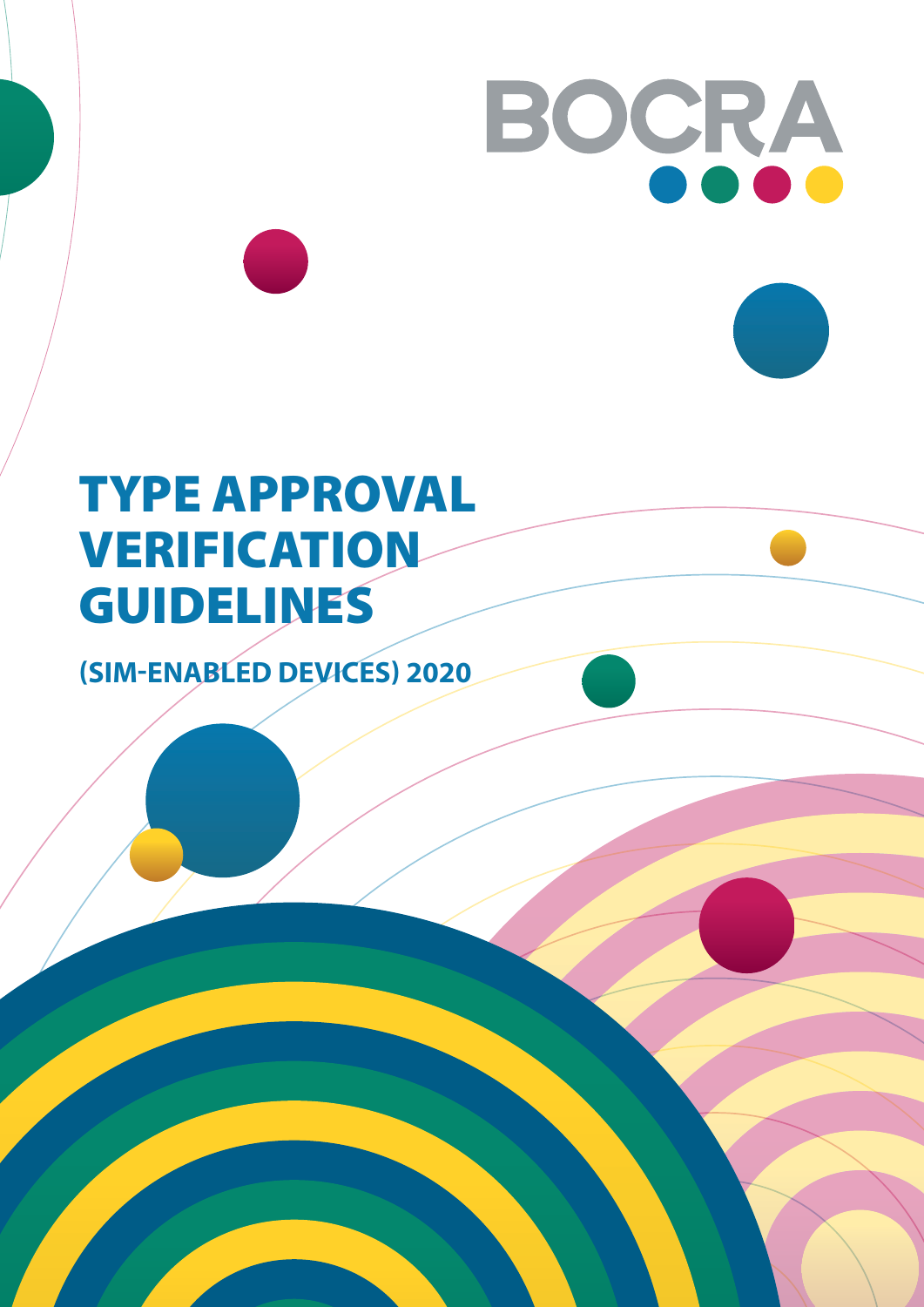# TYPE APPR VERIFICATIO GUIDELINES

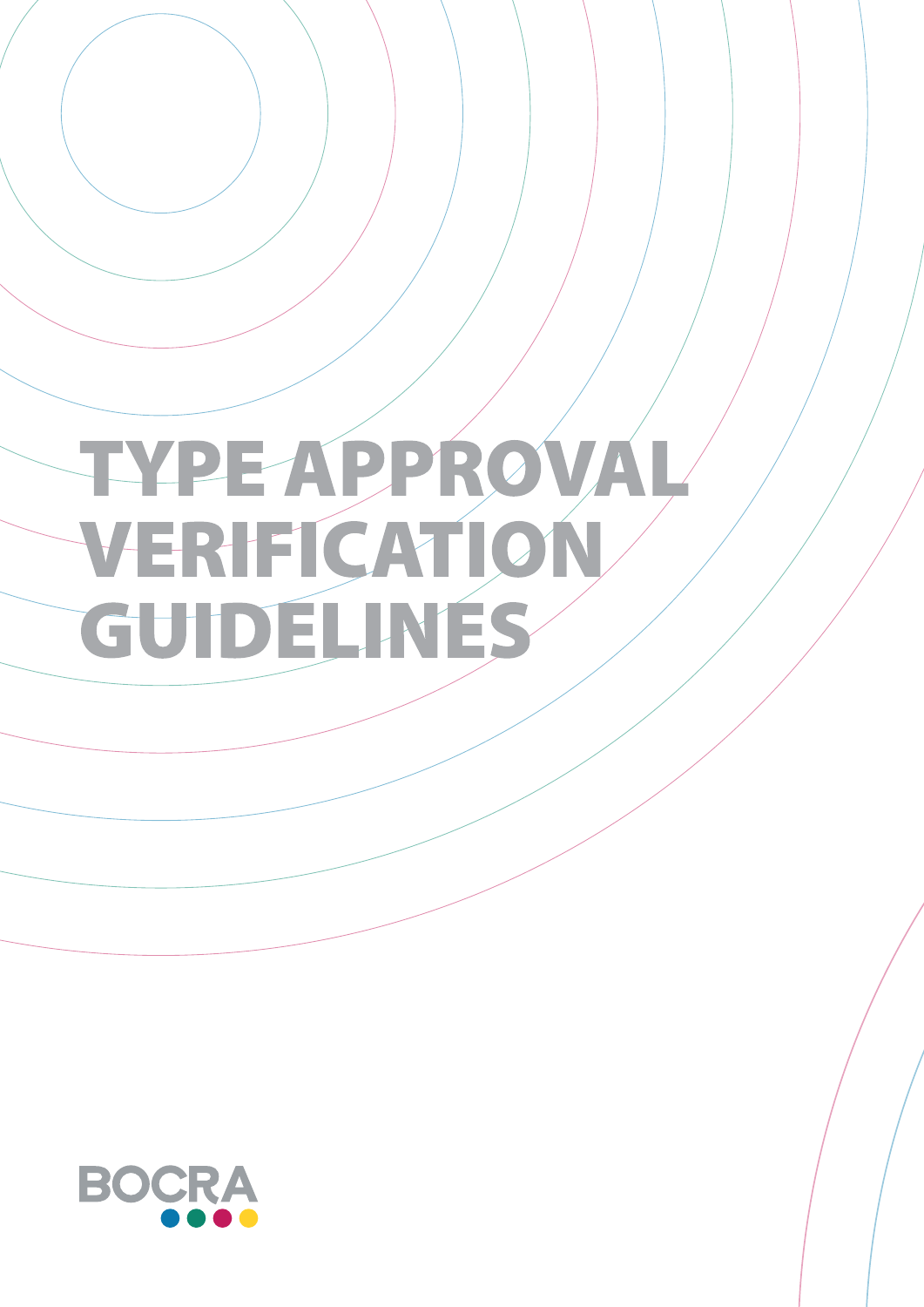# **BOCRA**

# TABLE OF CONTENTS

| 1. | <b>Preliminary Provisions</b>    |   |
|----|----------------------------------|---|
| 2. | Definitions/ Interpretation      |   |
| 3. | Introduction                     | 4 |
| 4. | Objectives                       |   |
| 5. | The Verification System          |   |
| 6. | <b>The Verification Process</b>  |   |
| 7. | Responsibilities And Obligations |   |
| 8. | <b>General Principles</b>        | 8 |
| 9. | Implementation                   |   |

#### Annexure 12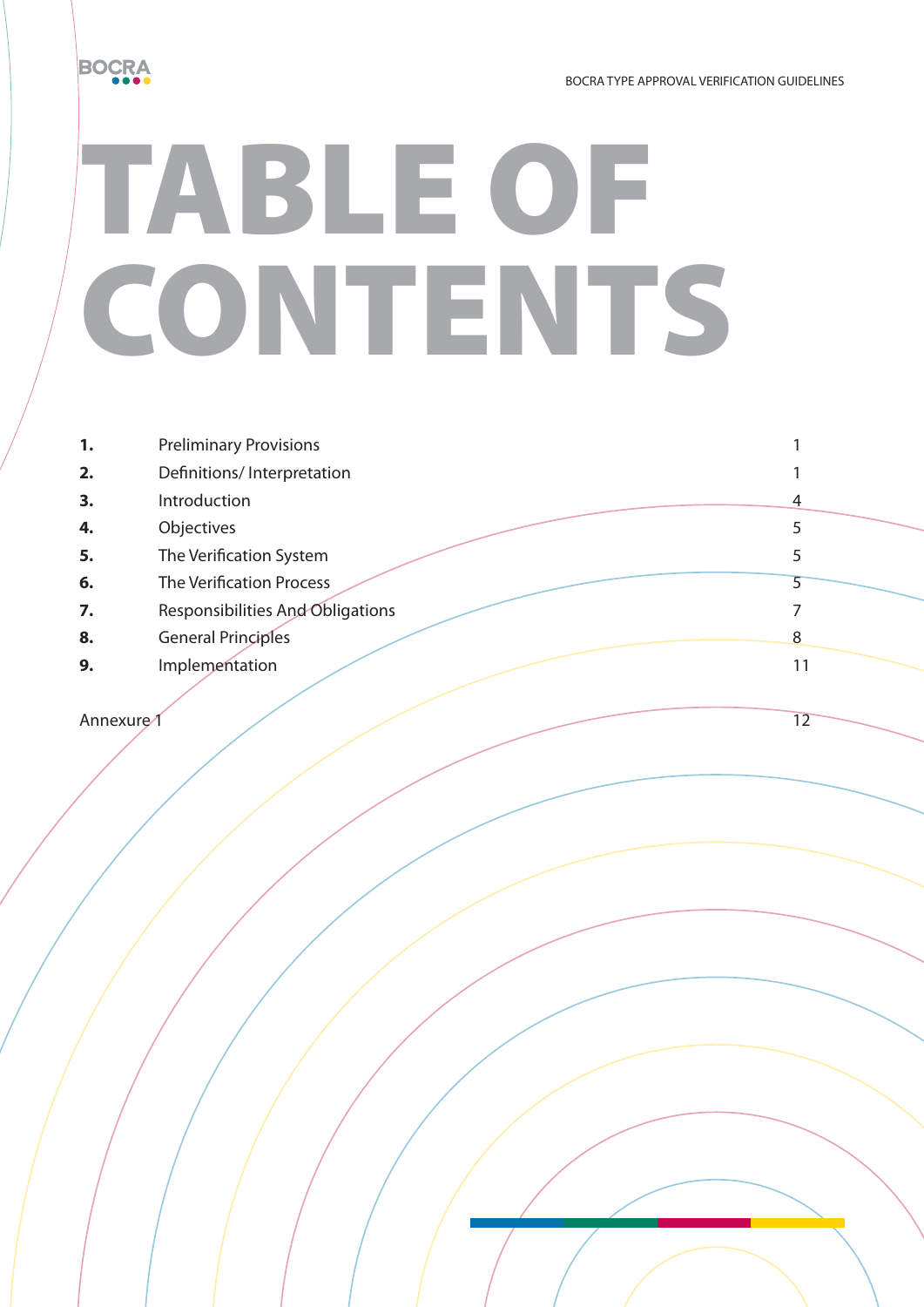

# **1. PRELIMINARY PROVISIONS**

- **1.1.** The Guidelines herein shall be referred to as Botswana Information and Communications Technology (ICT) Type Approval Verification Guidelines (SIM-Enabled Devices) of 2020.
- **1.2.** The Guidelines make reference to Section 84 of the CRA Act of 2012 which provides that all types of communication equipment shall be specified for purposes for the provisioning of communications services.
- **1.3.** In these Guidelines, unless the context requires otherwise, the Act means the Communications Regulatory Authority Act (CRA Act of 2012).
- **1.4.** The Guidelines shall apply to all Mobile Network Operators (MNOs), SIM-Enabled Device Supply Chain and SIM-Enabled Device users.
- **1.5.** These Guidelines are established in the interest of the general public to ensure that SIM-Enabled devices that shall be manufactured, imported, exported, advertised, sold, distributed or used in Botswana are registered in accordance with the provisions of the CRA Act of 2012.
- **1.6.** Grandfathering:
	- **1.6.1.** All existing SIM-Enabled devices already registered in the MNO's Equipment Identity Registers (EIRs) by the time of implementation of these Guidelines shall be exempted from the verification process until the end of the device life span.

# **2. DEFINITIONS/ INTERPRETATION**

**2.1.** In these Guidelines, unless the context otherwise requires, the following expression or word will bear the meaning assigned to them below:

#### **"ACT" or "CRA Act of 2012"**

means the Communications Regulatory Act of 2012;

#### **"Authority"**

 means Botswana Communications Regulatory Authority established under the CRA Act;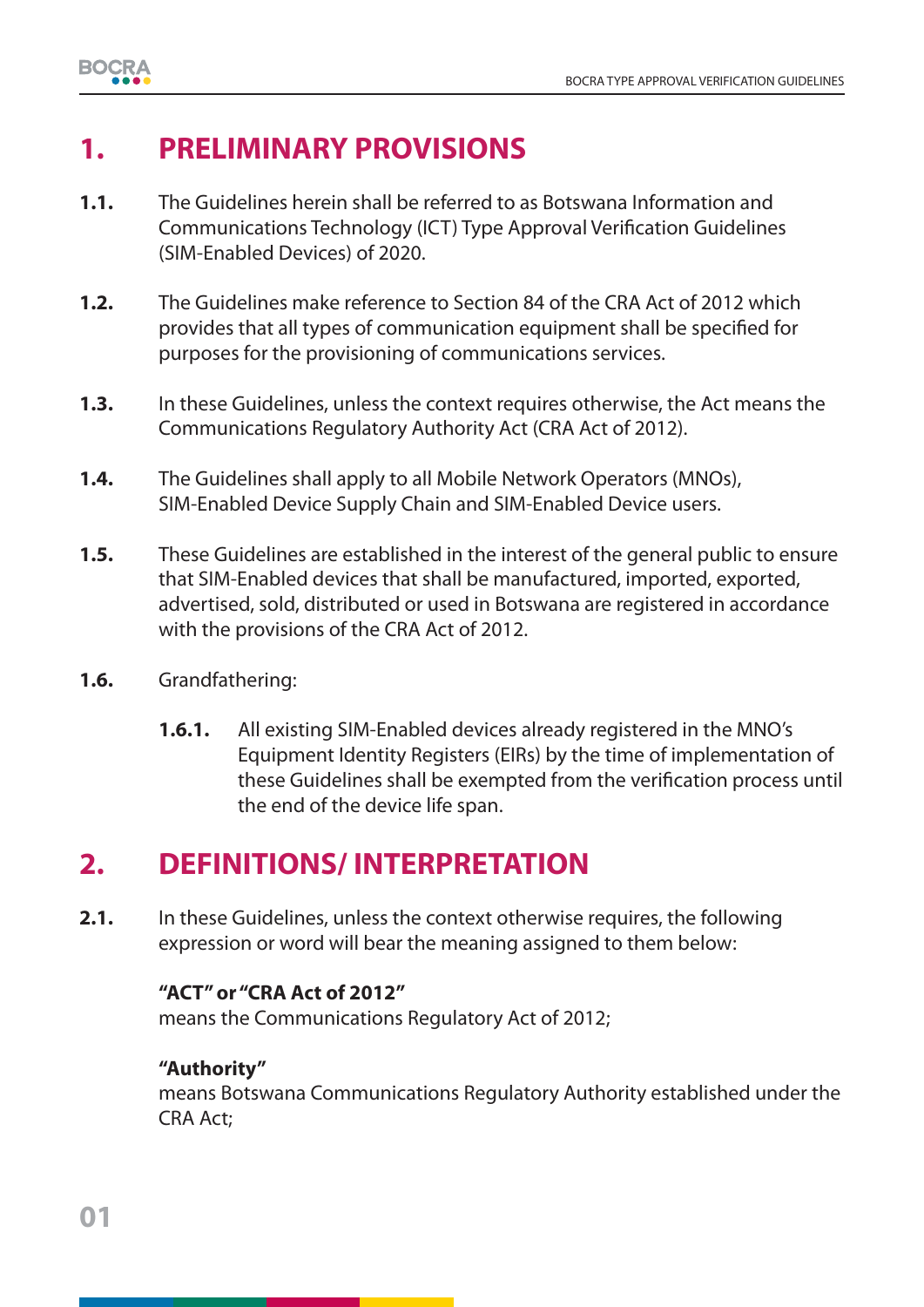

#### "Central Equipment Identification Register, (CEIR)"

means a shared electronic database of all Equipment Identification Registers of all MNOs, which holds unique pairs of phone numbers and IMEIs. The CEIR classifies the IMEI numbers into "compliant", "non-compliant" and "pending compliance";

#### **"Compliant devices"**

 means devices for which services must be granted in the telecommunication network because it has fully met the requirements of these Guidelines;

#### **"Counterfeit ICT Device"**

 means an Information and Communication Technology (ICT) device that explicitly infringes the trademark, copies hardware or software designs, or infringes brand or packaging rights of an original or authentic product;

#### **"Consumer"**

 means a person who receives a network service under an agreement with or pursuant to terms and conditions established by MNOs;

#### **"Data"**

 means the information to be shared between the CEIR and MNOs on International Mobile Equipment Identity (IMEI) information of non-compliant equipment;

#### "Equipment Identification Register, (EIR)"

 means an electronic database which holds unique pairs of phone numbers and IMEIs within the infrastructure of the MNOs;

#### **"Global System for Mobile Communication Association (GSMA)"**

means a worldwide association of mobile communication operators;

#### "International Mobile Equipment Identifier (IMEI)"

 means a unique code used to identify an individual Mobile Device in mobile communications networks;

#### **"International Mobile Subscriber Identity (IMSI)"**

means, a number that uniquely identifies every user of a cellular network. It is stored as a 64-bit field and is sent by the Mobile Device to the network;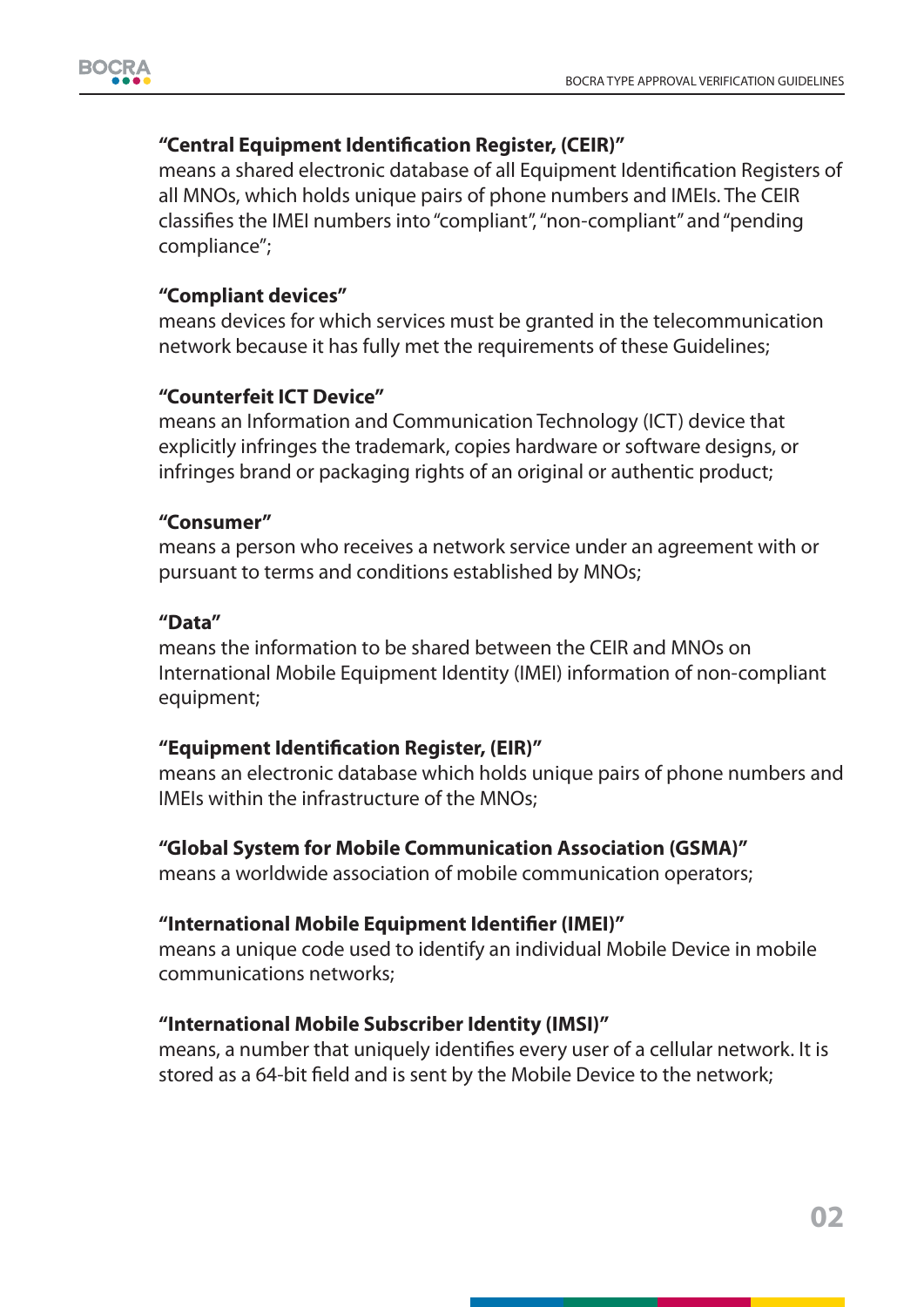

#### **"Mobile Device"**

means a specific type of equipment which is SIM enabled (cellular phone, Tablet, Smart Watch, Dongle, etc.) used by consumers and is uniquely identified by its IMEI;

#### **"Mobile Network Operator (MNO)"**

 means a communications services provider that owns or controls all the elements necessary to sell and deliver communication services to an end user;

#### **"Mobile Station International Subscriber Directory Number (MSISDN)"**

 means a number uniquely identifying a subscription in a mobile communication system and is used for the mapping of the mobile number to the SIM in a Mobile Device;

#### **"Non-Compliant Devices"**

 means devices for which services must be denied in the telecommunication network because it has failed to meet requirements of these Guidelines;

#### **"On-Line Registration"**

means the device registration via the Internet;

#### **"On-Net Registration"**

means device registration on a home MNO's network;

#### **"Port of Entry"**

means a border post or airport where customs officers are stationed to oversee people and goods entering or leaving a country;

#### **"Roaming Device"**

 means a SIM-Enabled device being able to make and receive calls while outside its home network coverage. The devices can roam on local and/or international networks.

#### **"Service Provider"**

means any person who provides telecommunications services;

#### **"Standard"**

 means a document approved by a recognized body, that provides, for common and repeated use, rules, guidelines or characteristics for products or related processes and production methods, with which compliance is not mandatory;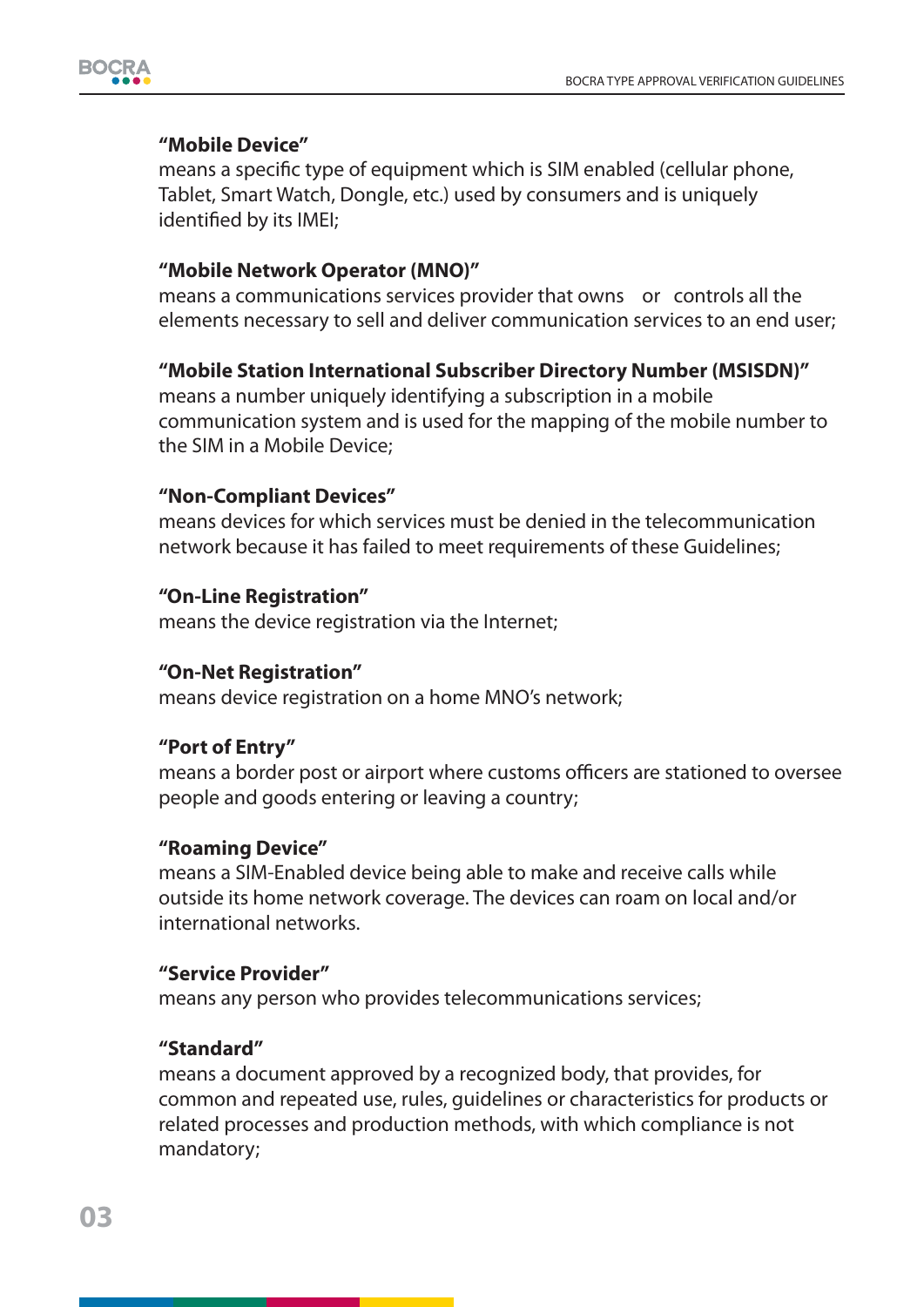

#### **"Subscriber Identity Module, (SIM)"**

 means an integrated circuit that is intended to securely store the International Mobile Subscriber Identity (IMSI) and the related keys used to identify and authenticate subscribers on mobile telephony devices;

#### **"Substandard Device"**

 means a category of ICT device that is sold in contravention of applicable national and international technical standards, conformity processes, as well as national regulatory requirements;

#### **"Supply Chain"**

 means all the SIM enabled Device Suppliers, Retailers, Resellers, Local Agent and Manufacturers;

#### **"Type Allocation Code – TAC Number"**

means the first 8 digits of the 15 digit IMEI. The TAC number is allocated on a per company and per model basis. The number identifies each unique mobile device on all gsm networks;

#### "Type Approval Certificate"

means a certificate of conformity granted to an equipment/product that meets a minimum set of regulatory requirements, technical standards and safety requirements;

"Type Approval Verification (SIM-Enabled Devices) System," (TAVS)

means a system used to register and verify the Mobile Devices;

# **3. INTRODUCTION**

- **3.1.** The mandate of Botswana Communications Regulatory Authority (BOCRA, hereinafter, The Authority) among others is to protect both the consumers and other users of ICT services in the regulated Sector.
- **3.2.** The Communications Regulatory Act, 2012 (CRA Act), Section 84, empowers the Authority to; specify the types of telecommunications equipment which may be used for providing telecommunications services. It further empowers the Authority to type approve and maintain a register of all Type Approvals.
- **3.3.** To ensure that the SIM-Enabled devices used in the public networks are compliant with the national standards these must follow the current Type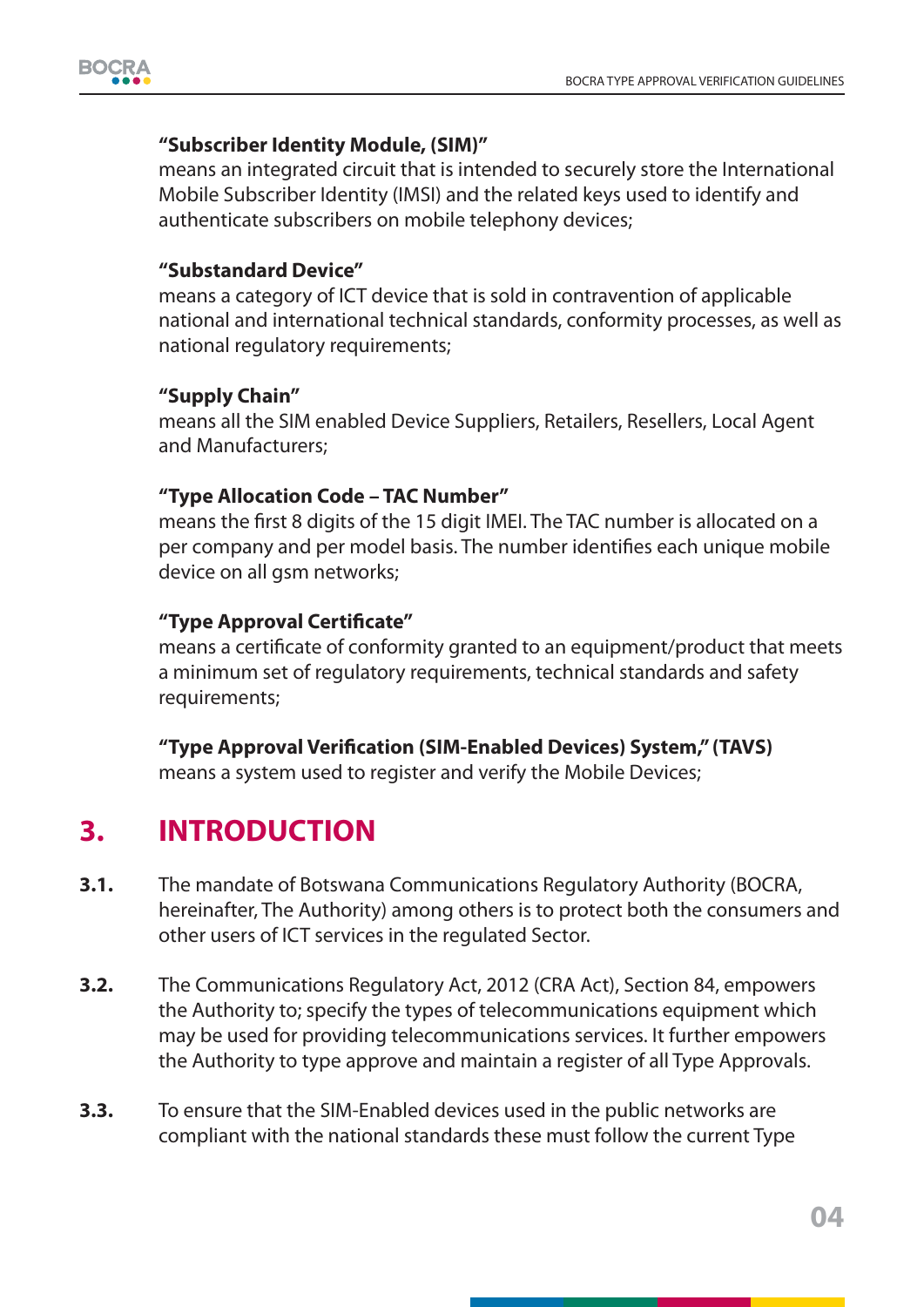

Approval requirements.

- **3.4.** The Authority has implemented a Type Approval Verification System that will verify compliance to Type Approval process by registering and continuously monitoring devices that are connected to the public networks.
- **3.5.** The Authority hereby issues the Type Approval Verification Guidelines (SIM-Enabled Devices) to regulate the specific type of devices in this context the "SIM-Enabled Devices" (hereinafter referred to as "devices") used in or connected to a public telecommunication system network within Botswana.

### **4. OBJECTIVES**

- **4.1.** The aim of these Guidelines is to:
	- **4.1.1.** Protect both the ICT networks and the consumers against adverse effects introduced by the proliferation of non-Type Approved counterfeit and substandard devices; and
	- **4.1.2.** Ensure that only registered devices are used in public networks.

# **5. THE VERIFICATION SYSTEM**

- **5.1.** The verification shall be carried out using a Type Approval Verification System (TAVS).
- **5.2.** The TAVS is a system used to capture and process the devices' identity connecting to the mobile networks.
- **5.3.** The TAVS shall capture and allow only type approved devices access to the network.
- **5.4.** TAVS Process Details are referenced in Annexure 1.

# **6. THE VERIFICATION PROCESS**

**6.1.** All interested parties involved in the SIM-Enabled Device supply chain must first complete Type Approval registration process for both the locally manufactured and imported devices.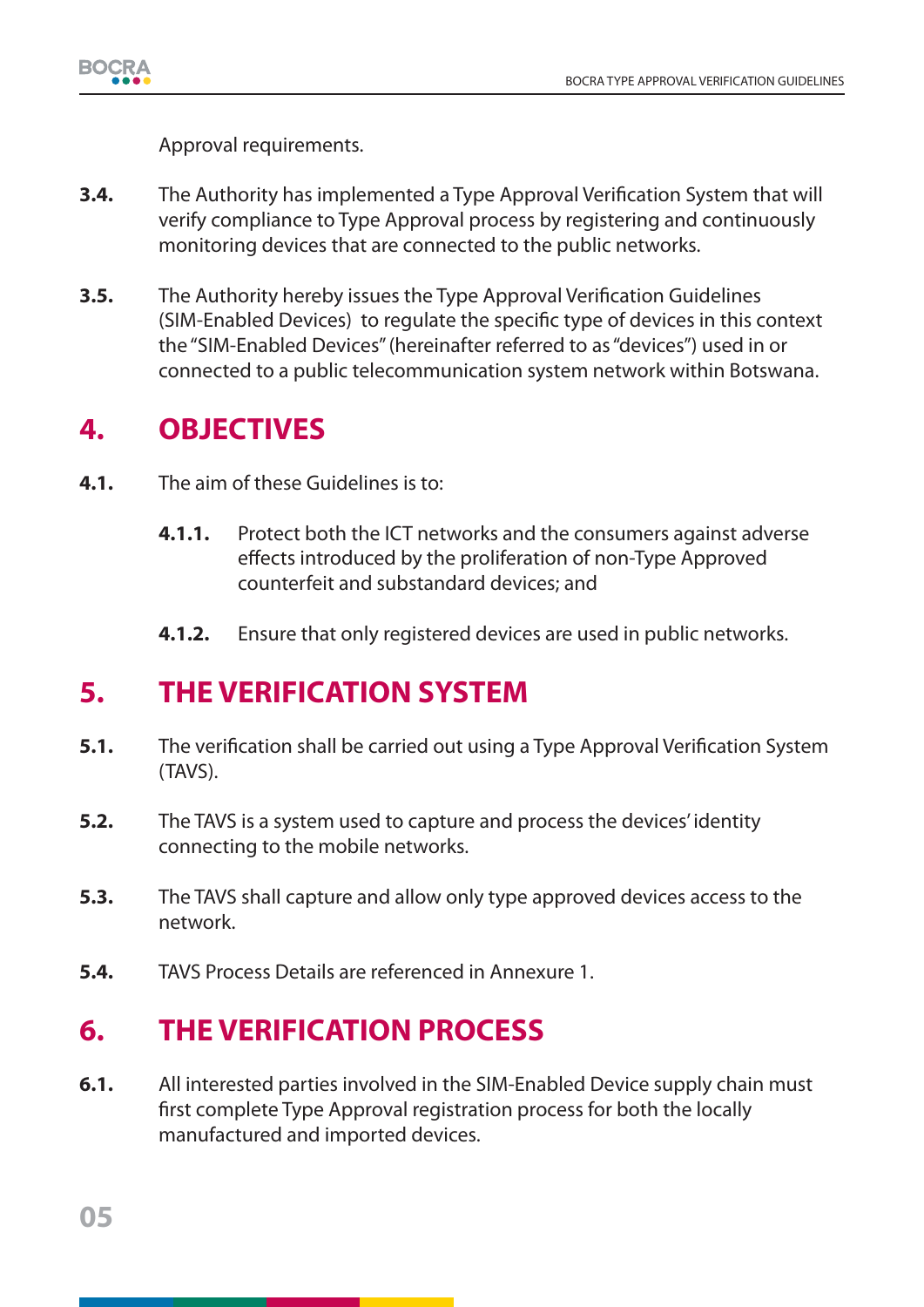

- **6.2.** Following the Type Approval registration process, the parties must complete the Type Approval Verification process. This follows a two-step process as outlined below:
- **6.3.** All interested parties involved in the SIM-Enabled Device supply chain must first complete Type Approval registration process for both the locally manufactured and imported devices.
- **6.4.** Step 1: Online Verification
	- **i.** BOCRA has set up an online platform, www.bocra.org.bw, accessible from anywhere in the world by both the supply chain and individuals.
	- **ii.** The online verification shall capture the following details:
		- **a.** Device Make and Model;
		- **b.** IMEI/TAC number; and
		- **c.** BOCRA Type Approval Number.
	- **iii.** Upon successful completion of the verification process, the system shall issue a Verification Certificate which will give full details of each device unit.
- **6.5.** Step 2: On-net Verification
	- **i.** Upon connecting to the network, the device information,i.e., the International Mobile Equipment identity (IMEI) number shall be captured into the MNOs Equipment Identity Registers (EIRs).
	- **ii.** The device information shall be relayed to Central Equipment Identity Register (CEIR) to verify whether the device has been registered.
	- **iii.** Upon successful completion of the verification process, the compliant device shall be given access to the network.
	- **iv.** The non-compliant devices shall be denied access to service.
	- **v.** The devices pending compliance shall be held temporarily in the network EIRs for 14 days. A notification message shall then be sent to the individual non- compliant devices.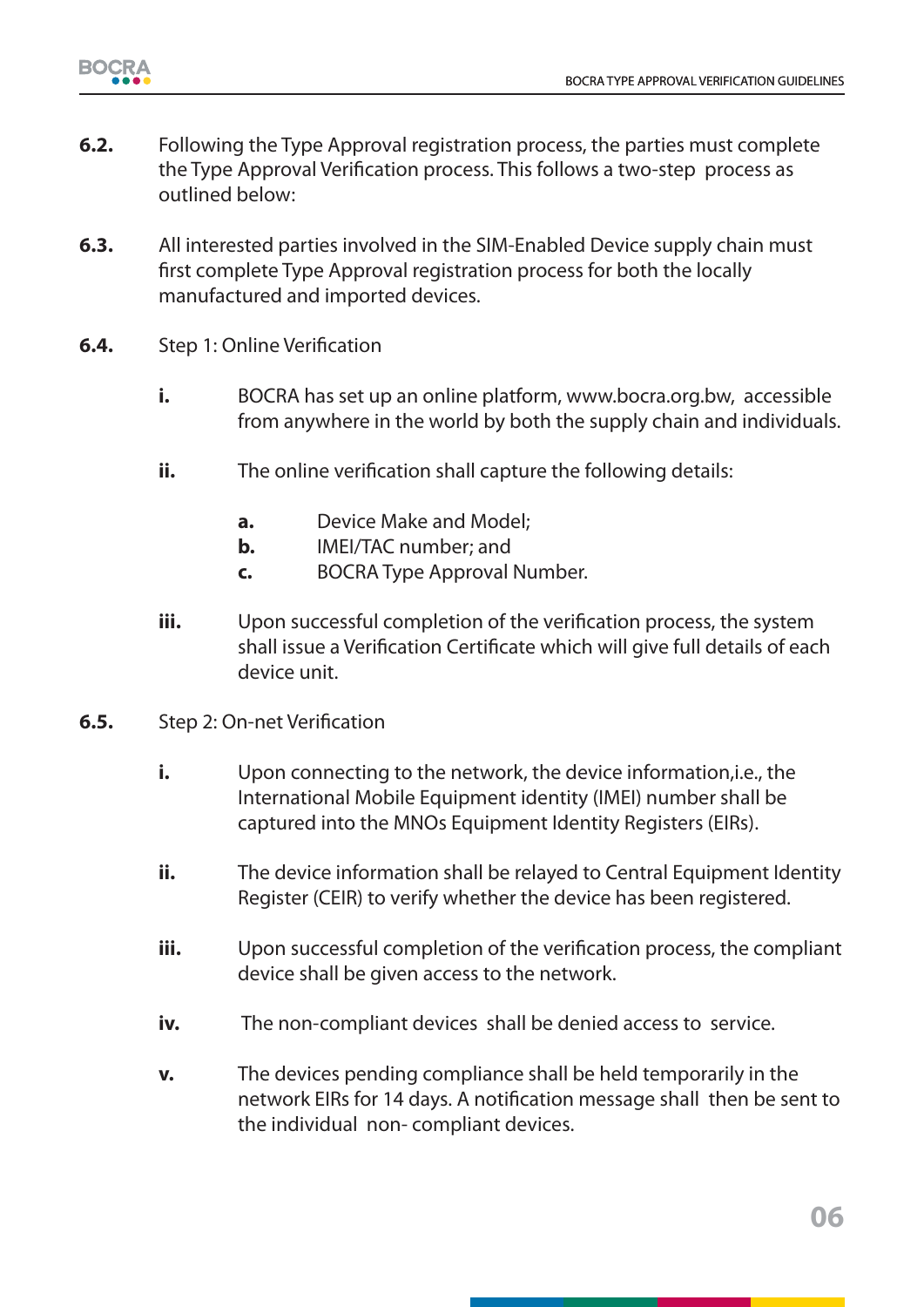

**vi.** Any active network must be able to uniquely identify roaming devices and allow service if device is successfully verified.

# **7. RESPONSIBILITIES AND OBLIGATIONS**

- **7.1.** This section outlines the obligations of all parties involved.
- **7.2.** The Authority The Authority shall:
	- **7.2.1.** Be responsible for the coordination of the overall verification process, including process review and improvement.
	- **7.2.2.** Operate, access and control the CEIR by;
		- **i.** Keeping it up to date;
		- **ii.** Storing the registered devices from the respective EIRs;
		- **iii.** Keeping a register of device classifications of registered devices (compliant, non-compliant or pending confirmation);
		- **iv.** Keeping a register of IMEI numbers and associated owners;
		- **v.** Ensuring that it is in line with the Numbering allocations (e.g., IMSI and MSISDN numbers);
		- **vi.** Ensuring that updates from the MNOs' EIRs are submitted in real time;
		- **vii.** Verifying mobile device IMEIs through GSMA database; and
		- **viii.** Broadcasting the non-compliant IMEI to all other mobile networks EIRs.
- **7.3.** Mobile Network Operators (MNOs) The MNOs shall:
	- **7.3.1.** Establish an EIR interface delivering device identity details to the CEIR in real time;
	- **7.3.2.** Relay the following information to the CEIR;
		- **i.** MSISDN/IMSI number; and
		- **ii.** IMEI number.

**07**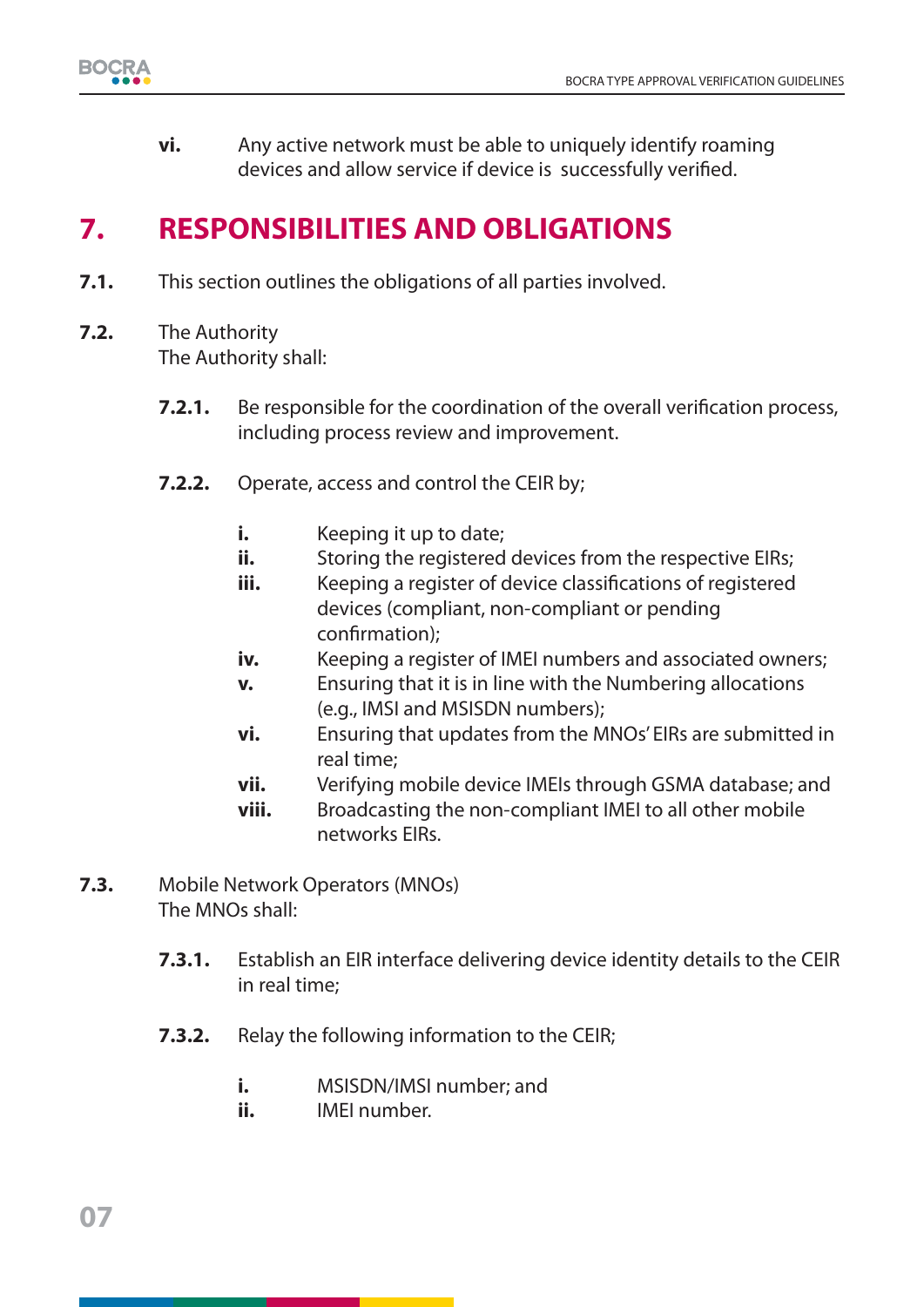

- **7.3.3.** Use information from the CEIR on non-compliant devices to;
	- **i.** Deny service in case of non-compliance;
- **ii.** Limit the time of service for pending compliance devices; and the control of the control of the control of the control of the control of the control of the control of t
	- **iii.** Broadcast of notification of non-compliance and pending compliance devices to the users/consumers.
	- **7.3.4.** Uniquely Identify the roaming subscribers for verification purposes.
- **7.4.** The Equipment Supply Chain The Equipment Supply chain:
	- **7.4.1.** Shall Ensure that the verification process is successfully completed; and
	- **7.4.2.** Are encouraged to dispose off the non-compliant devices in accordance with the waste disposal procedures published by the Department of Waste Management waste.
- **7.5.** The Individual users The individual users shall ensure that:
	- **7.5.1.** Both the imported or locally acquired devices for personal use shall be registered through the BOCRA's online device verification system.
- **7.6.** The Roaming users The roaming users shall ensure that:
	- **7.6.1.** The devices for roaming use shall be registered through the BOCRA's online device verification system.
	- **7.6.2.** Alternatively, the roaming devices shall register via the on-net verification process.

# **8. GENERAL PRINCIPLES**

 The general principles for these Guidelines are: i.e. Enforcement, Compliance and Investigation, Inspections, Reporting, Record Keeping, Penalties, Publication, Reviews/Amendments and Implementations.

**8.1.** ENFORCEMENT The Authority shall: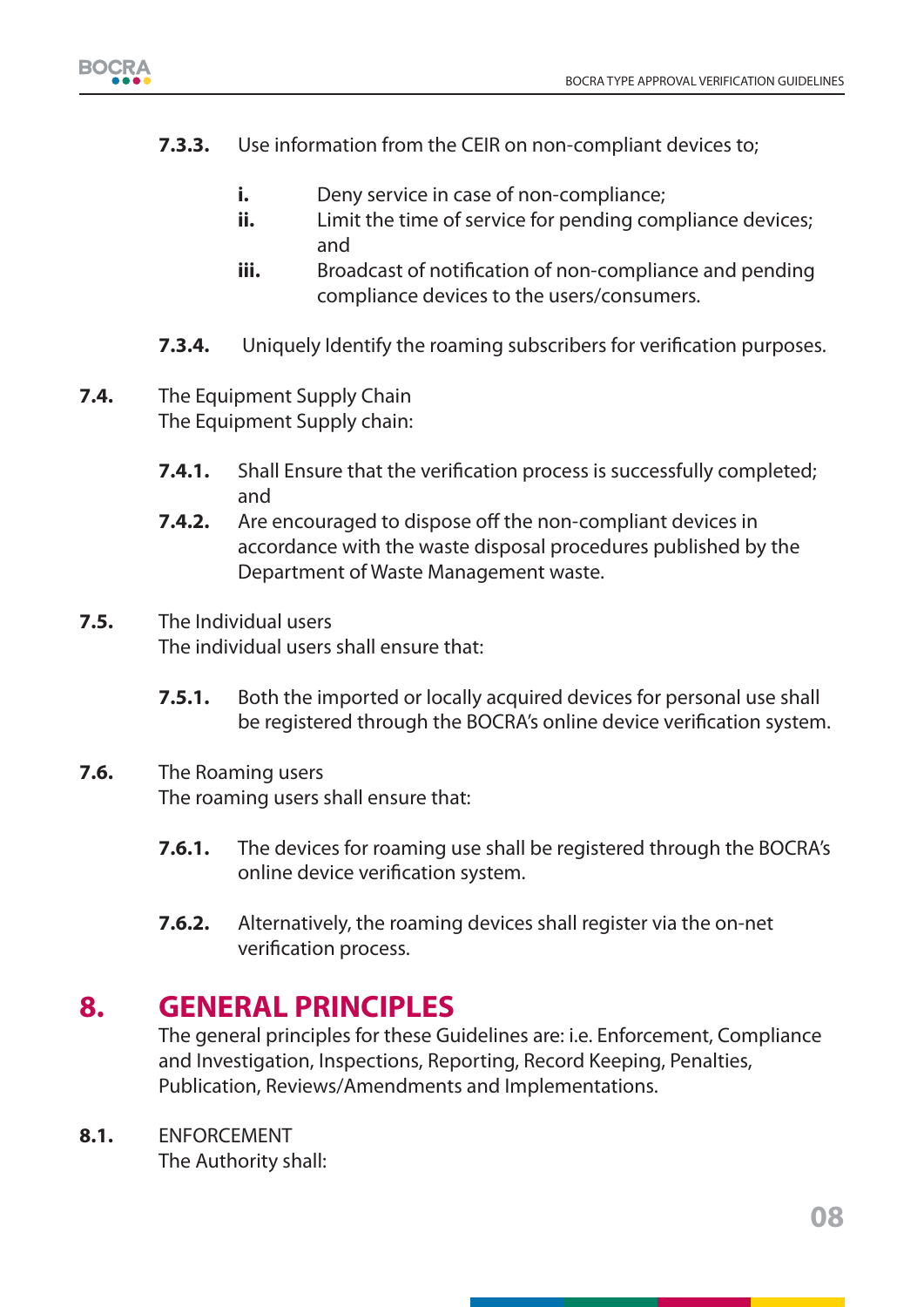

**8.1.1.** Take appropriate measures to enforce the requirements of the Type Approval Verification Guidelines (SIM-Enabled Devices).

#### **8.2.** COMPLIANCE AND INVESTIGATION The Authority shall:

- **8.2.1.** Continuously monitor the ICT market to ensure that the Guidelines are followed by the licensees;
- **8.2.2.** Where contraventions are done by entities outside the Authority regulatory ambit, the matters shall be referred to relevant authorities;
- **8.2.3.** Investigate at any time the EIRs recording procedures of MNOs;
- **8.2.4.** May, from time to time, either by order or by direction, specify uniform record keeping procedures and formats including guidelines on data extraction for devices; and
- **8.2.5.** Carry out audit investigations on the EIRs.

#### **8.3.** INSPECTION

The Authority or any person authorized by the Authority shall:

- **8.3.1.** At all reasonable time enter upon the premises of the MNOs and supply chain for inspection for the purposes of ascertaining compliance with these Guidelines; and
- **8.3.2.** Inspect the Mobile Device consignment at the ports of entries against the active Type Approval Guidelines, Device Verification Certificates and CEIR information during the clearance phase for verification and validation purposes.

#### **8.4.** REPORTING The MNOs shall:

- **8.4.1.** Submit the Type Approval Verification Reports for SIM-Enabled devices as may be required by the Authority from time to time.
- **8.5.** RECORD KEEPING MNOs shall:

**09**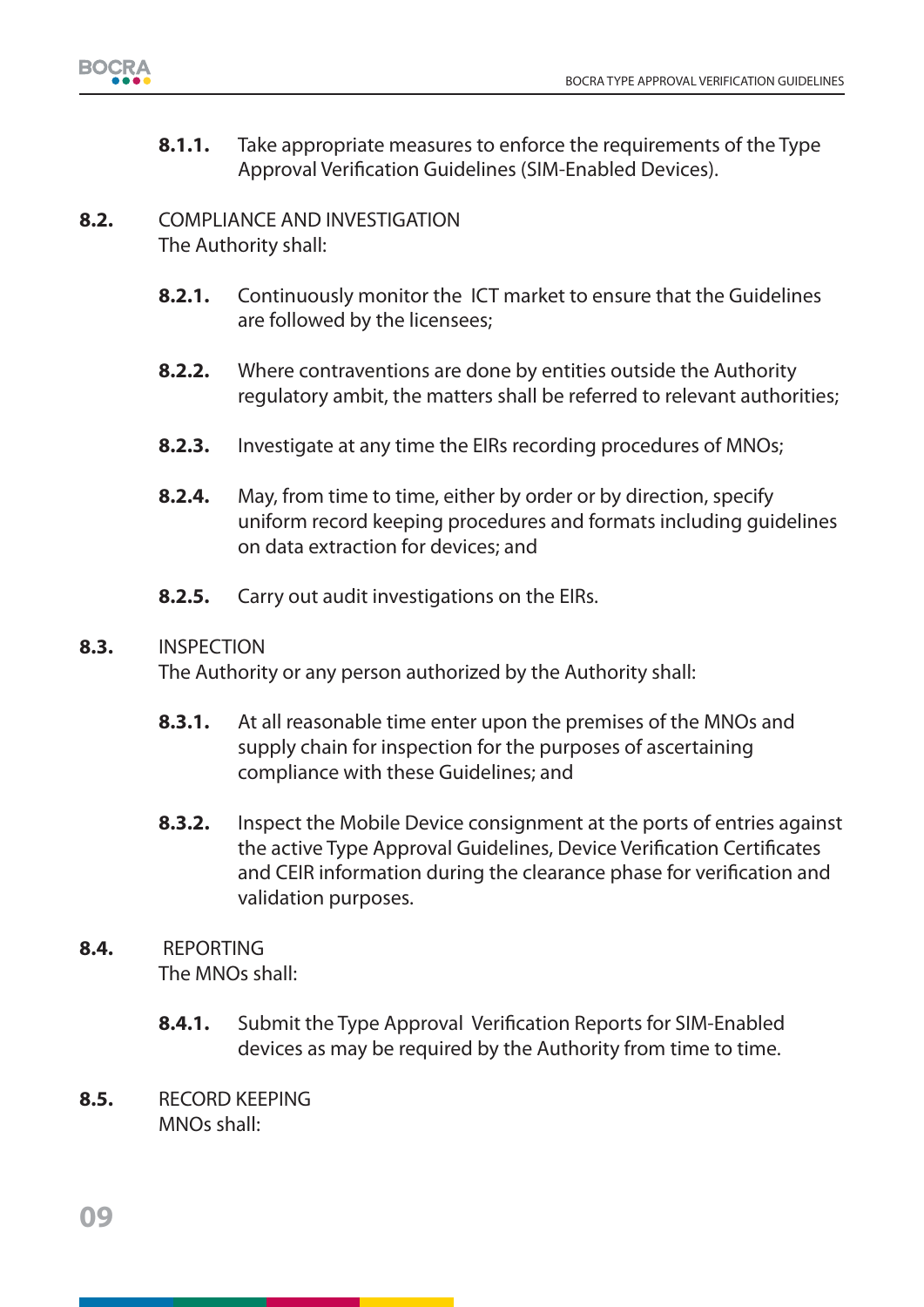

- **8.5.1.** Maintain documented processes of data collection for each device contained in these Guidelines and submit the same to the Authority as required from time to time; and
- **8.5.2.** Complete and provide accurate records of its compliance for each device specified in such a manner and in such a format, as may be prescribed by the Authority from time to time.

#### **8.6.** PUBLICATION

The Authority shall publish the Type Approval Verification Report for SIM-Enabled Devices as triggered by the:

- **8.6.1.** Compliance reports, showing both compliance and non-compliance of devices reported to the Authority by the MNOs under these Guidelines; and
- **8.6.2.** Results of the audit and assessment of the SIM-Enabled Device Verification undertaken by the Authority or its authorized agent.

#### **8.7.** PENALTIES

The Penalties shall be administered according to the CRA Act of 2012:

- **8.7.1.** Section 84 (6), states that "Any person who contravenes subsection  $(2)$  commits an offence and is liable to a fine of not less than P10 000 but not more than P2 000 000, or to imprisonment for a term of not less than one year but not more than 10 years, or to both";
- **8.7.2.** Section 86 provides that "(1) Where any licensee contravenes any provision of this Act, or fails to comply with any lawful direction or requirement of the Authority under the provisions of this Act, or where the Authority is satisfied that the conditions of any license are not being adhered to, the Authority may revoke, suspend or impose further conditions upon such licensee and shall publish a notice of such revocation, suspension or imposition in two consecutive issues of the Gazette and two newspapers circulating in Botswana"; and
- **8.7.3.** Section 88 states that "(1) Any reference in this Act to the liability and imposition of a civil penalty which has not been specifically provided for shall — (a) in the case of an individual, attract a civil penalty not exceeding P50 000; or (b) in the case of a body corporate, attract a civil penalty not exceeding 10 per cent of the net turnover of the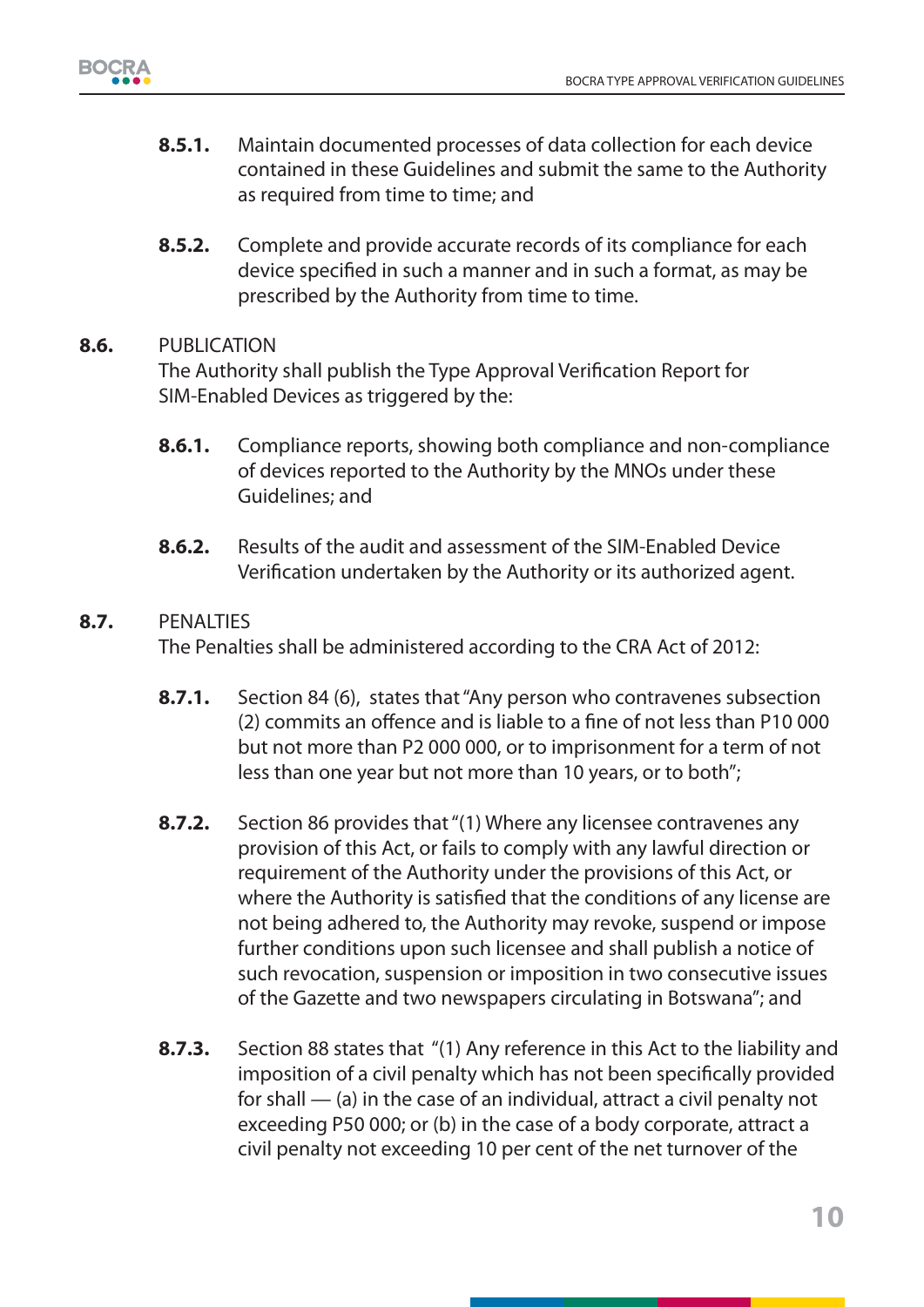body corporate for the previous financial year and where no net turnover for the previous financial year exists, 10 per cent of the gross revenue for the period of existence shall be used to determine the quantum of the civil penalty; and where a corporation was not trading in the previous year, the current net turn over shall be used".

#### **8.8.** REVIEWS AND AMENDMENTS

- **8.8.1.** The Authority may review the Type Approval Verification Guidelines (SIM-Enabled Devices) from time to time in collaboration with stakeholders.
- **8.8.2.** Amendments will be made in collaboration with stakeholders with consideration of regional and international trends as and when there is need to accommodate technological developments in the ICT industry.

# **9. IMPLEMENTATION**

- **9.1.** These Guidelines shall be implemented and come into effect on the 1st April 2022.
- **9.2.** MNOs are expected to have met the requirements of these Guidelines within six (6) months before coming into effect.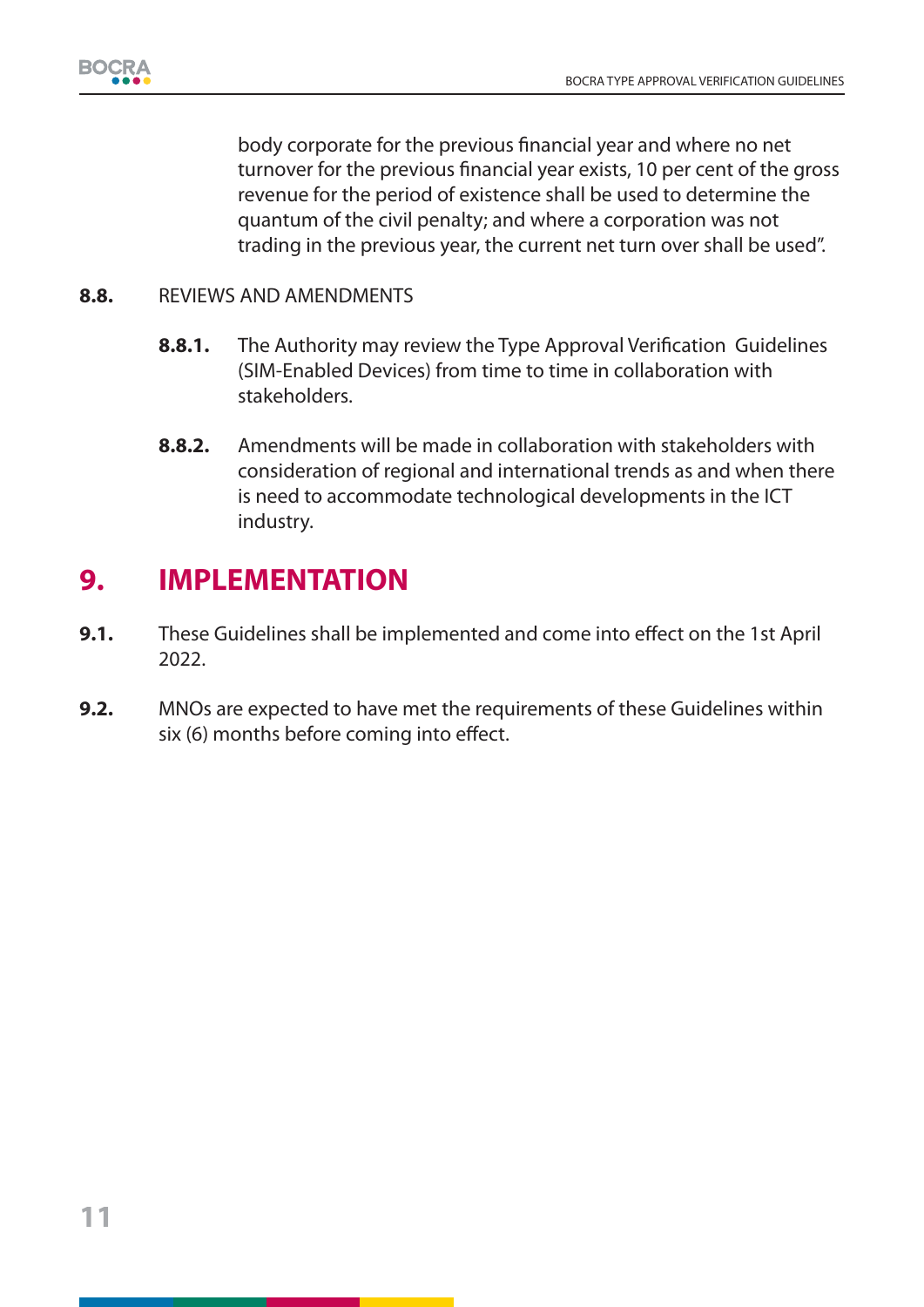

# **ANNEXURE 1**

#### **TYPE APPROVAL VERIFICATION PROCESS**

The Type Approval Verification process shall be implemented in line with Type Approval Registration process as shown in the block diagram below.

- **1.** Type Approval
- **1.1.** The Type Approval Process for devices will be done in line with the existing Type Approval Guidelines
- **2.** Registration and Verification
- **2.1.** After successful Type Approval process, the entity intending to distribute or sell the devices shall register the individual IMEI's of the device on BOCRA system using a Type Approval Certificate Number reference from TA registration process.
- **2.2.** During the IMEI registration process, a verification process will be carried out using the GSMA database. The purpose of verification is to ascertain compliance of the device (counterfeit or non-counterfeit). After successful registration and verification the device will be stored in a database.
- **2.3.** Any user can go into the registering system to check if the device they are purchasing is registered.
- **2.4.** Individual users bringing devices to Botswana will be required to register but will be exempted from Type Approval Requirements.
- **3.** Mobile Networks
- **3.1.** When a device is connected to any mobile network, the device information will be passed to verification system which will check both its registration and compliance statuses (i.e whether the device is a counterfeit).
- **3.2.** The identified Counterfeit devices will be flagged and the list shall be sent to the mobile operator to be denied service. For none registered devices, the mobile network operator will send a notification with a link to the owner of the device to alert them to register.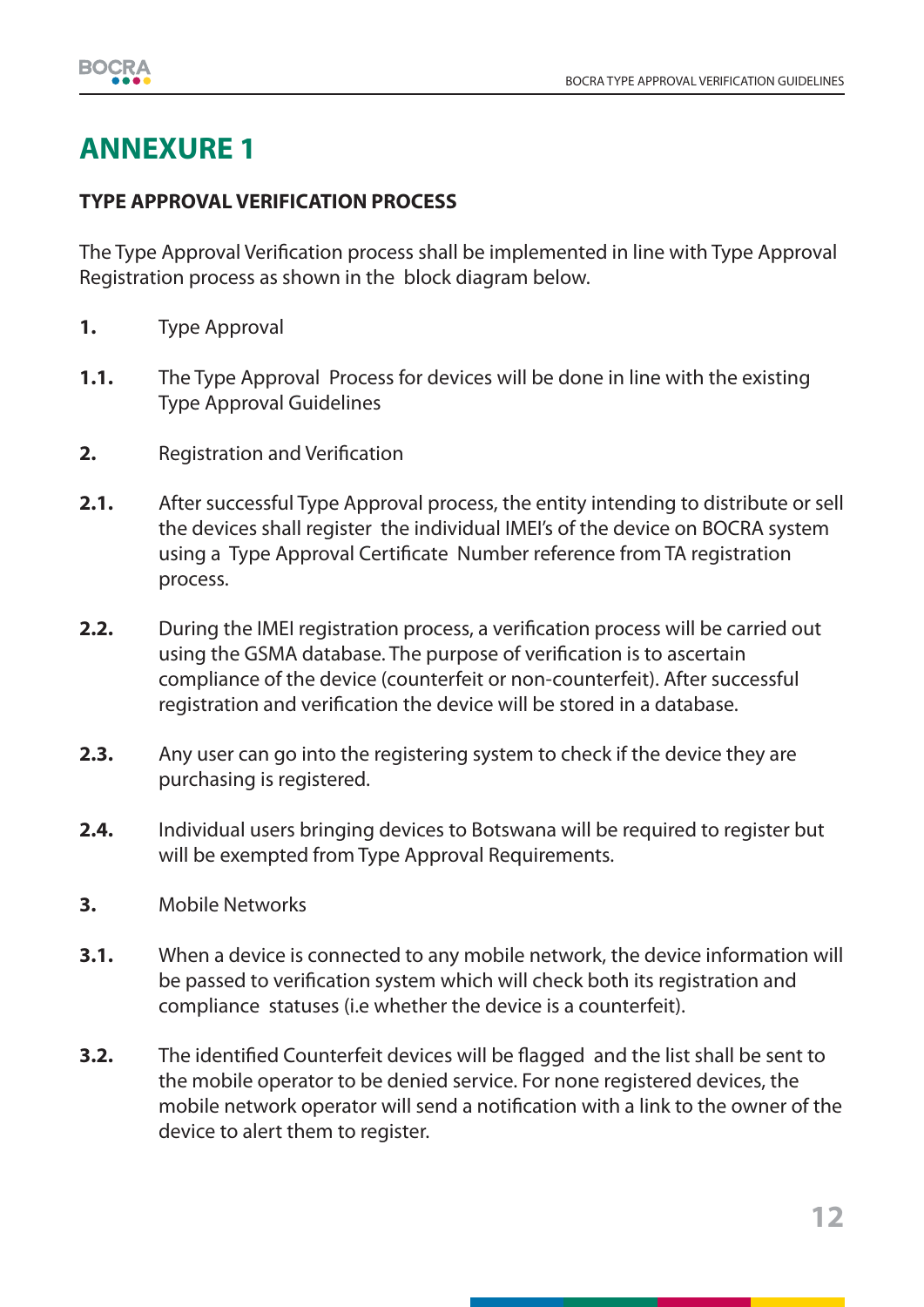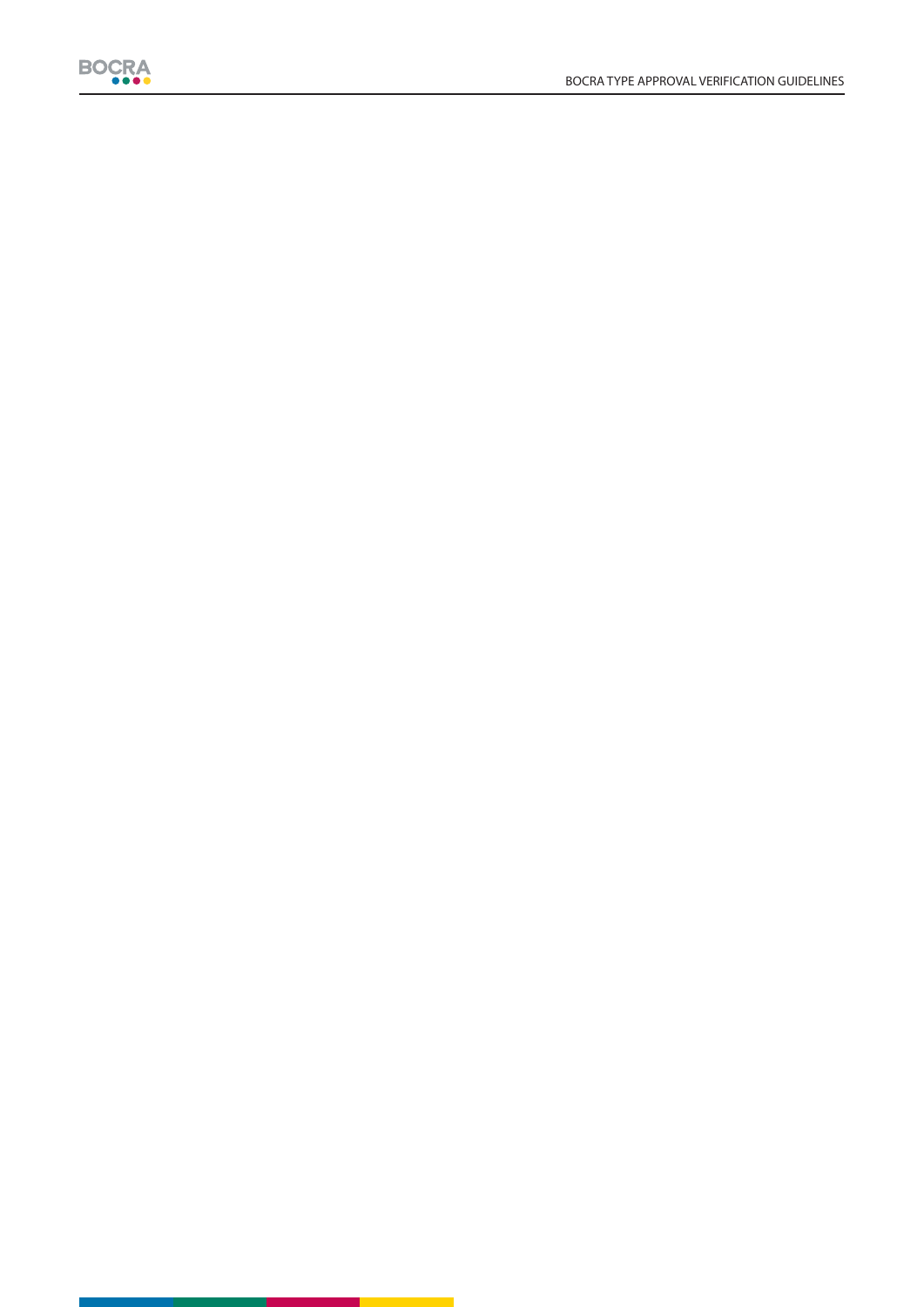